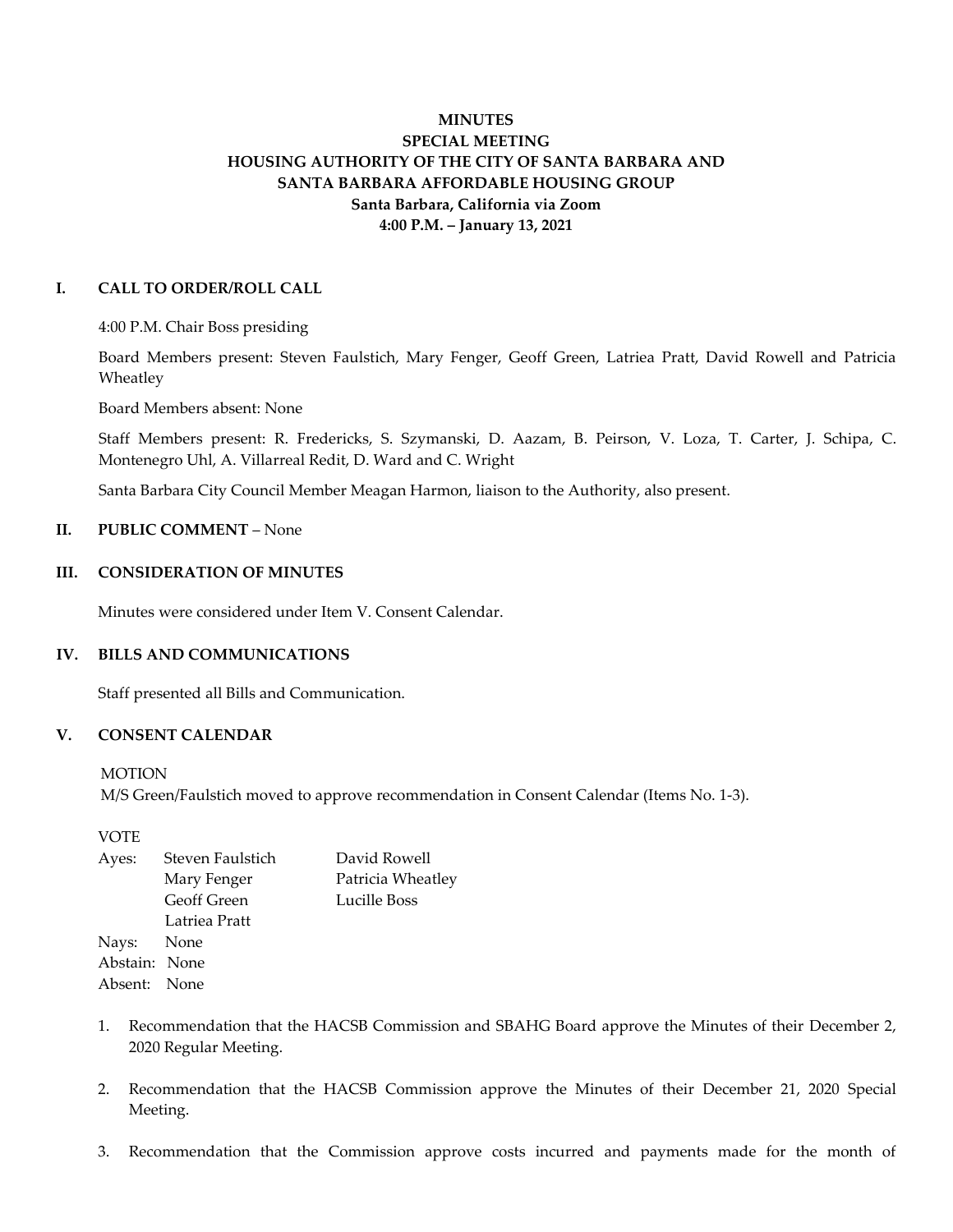November 2020.

### **VI. REPORT OF EXECUTIVE DIRECTOR**

1. Recommendation that the Commission receive an update on the 2nd Story Associates and Housing Authority Senior Supportive Services Grant from Women's Fund of Santa Barbara.

### SPEAKERS

Staff: R. Fredericks, A. Villarreal Redit

Ms. Villarreal Redit provided an overview of the Senior Supportive Services program. This report was for information only, no action taken.

2. Recommendation that the Santa Barbara Affordable Housing Group Board: (1) ratify the approval of the contract award to JM Roofing Company, Inc. dba Action Roofing in the amount of \$164,620 for roof replacements at Garden Court, 1116 De La Vina Street; (2) authorize the Executive Director, or his designee, to approve up to \$32,924 (20% of base contract amount) in additional expenses to cover any cost increases resulting from change orders for work not anticipated or covered by the contract, and; (3) authorize the use of Santa Barbara Affordable Housing Group (SBAHG) reserves for the cost of the project.

### DOCUMENTS

• December 21, 2020 Executive Director's Report prepared by Director of Property, Development and Administration

SPEAKERS Staff: R. Fredericks, D. Aazam

Vice Chair Rowell inquired about examples of Action Roofing's work, to which Mr. Aazam replied the company has performed many roofing jobs for the Housing Authority, but no specific one was recalled.

### **MOTION**

M/S Green/Wheatley moved to (1) ratify the approval of the contract award to JM Roofing Company, Inc. dba Action Roofing in the amount of \$164,620 for roof replacements at Garden Court, 1116 De La Vina Street; (2) authorize the Executive Director, or his designee, to approve up to \$32,924 (20% of base contract amount) in additional expenses to cover any cost increases resulting from change orders for work not anticipated or covered by the contract, and; (3) authorize the use of Santa Barbara Affordable Housing Group (SBAHG) reserves for the cost of the project.

VOTE

| Steven Faulstich   | David Rowell                                |
|--------------------|---------------------------------------------|
| Mary Fenger        | Patricia Wheatley                           |
| <b>Geoff Green</b> | Lucille Boss                                |
| Latriea Pratt      |                                             |
|                    |                                             |
|                    |                                             |
|                    |                                             |
|                    | Nays: None<br>Abstain: None<br>Absent: None |

3. Recommendation that the Commission receive a presentation on preliminary design and development planning efforts for 200 N. La Cumbre Road and provide feedback to staff.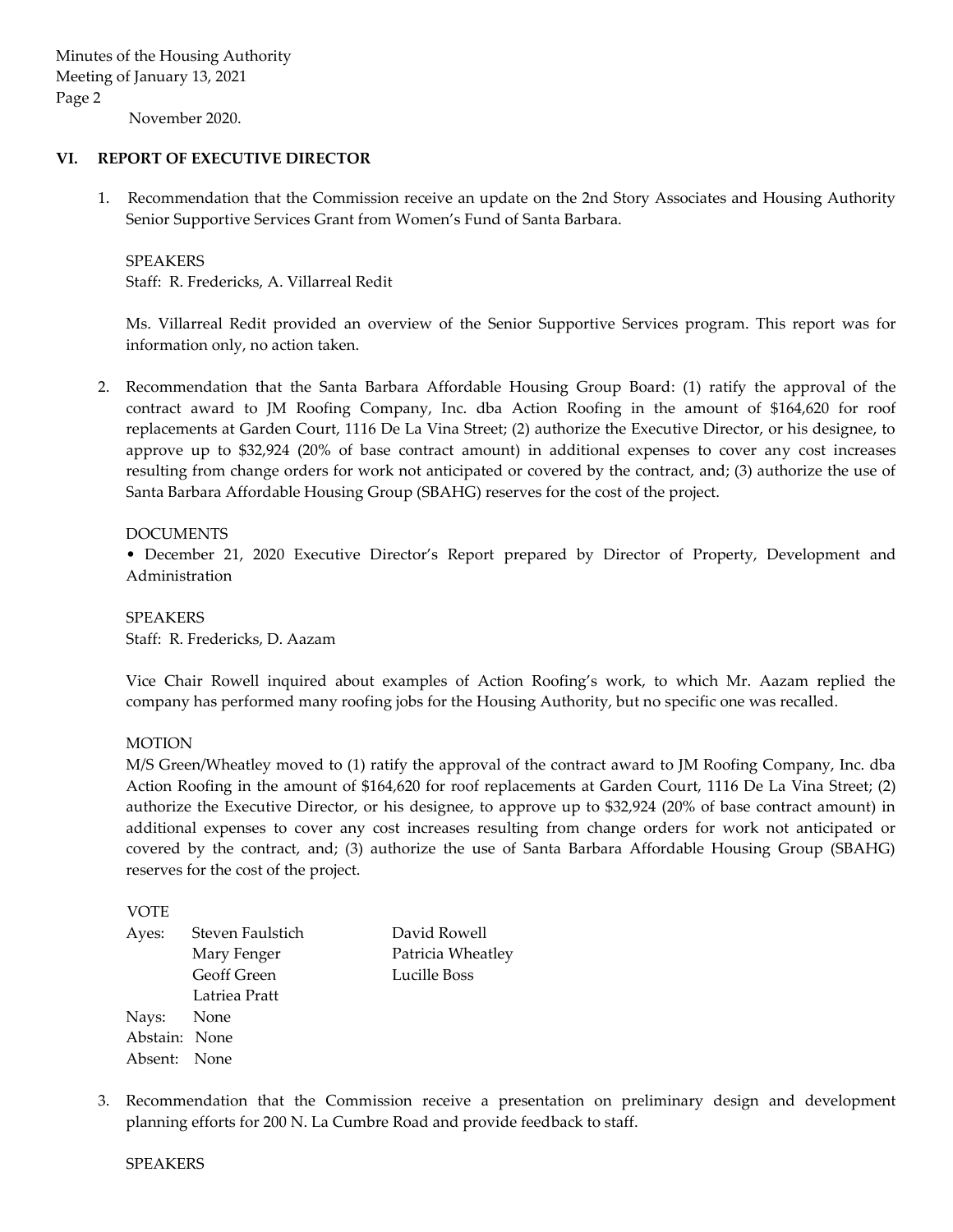Staff: R. Fredericks, D. Aazam, S. Szymanski

Secretary Fredericks provided an overview of the planning efforts for 200 N. La Cumbre via a PowerPoint presentation. The architect for the design, Christine Pierron with Cearnal Collective, was present for the meeting and provided the Board information about the preliminary design.

A member of the public inquired about the timeline for demolition and development. Mr. Szymanski answered that the development has approximately 2.5 to 3 years of design, review, building department approvals, tax credit applications, etc. to reach that point. This member of the public also inquired if staff have taken into consideration the challenges to the elderly next door using the doctors and now needing transportation to get to their appointments. Mr. Aazam noted the Authority has given the neighborhood plenty of notice, and staff will take this concern into consideration.

Another member of the public inquired whether one person could qualify for a one-bedroom apartment or are they reserved for 2 people. Secretary Fredericks noted a household size of one would qualify.

Vice Chair Rowell noted the design looks great and suggested staff look into Housing Successor Funds through the City due to the project serving families. He also inquired about the unit and bedroom count. Ms. Peirron noted the project calls for approximately 49 units, with 39% one bedroom, 37% two bedroom and 25% three bedroom. Vice Chair Rowell asked as to the number of parking spaces provided. Ms. Peirron noted that the three-bedroom units are allotted 2 spaces, the two-bedroom units 1.5 spaces and the one-bedroom's ½ space. Mr. Szymanski noted the development can still target families without vehicles. Vice Chair Rowell inquired whether the project is zoned AUD priority overlay, to which Mr. Aazam noted the property is just outside the perimeter. Commissioner Wheatley noted a concern regarding the need for play areas in a family project with children. Mr. Szymanski pointed out a play area near the community room on the plans. Commissioners Green and Faulstich noted their support for the design and the decision to provide housing for families. Commissioner Pratt inquired whether the backyards were fenced, to which Mr. Szymanski noted they will be separated. Chair Boss suggested the opportunity to partner with St. Vincent's and/or YMCA for family-oriented services. Secretary Fredericks noted agreement with this idea.

### **VII. TREASURER'S REPORT**

1. That the Commission accept and order filed the audited financial statements for all Housing Authority programs for the fiscal year ended March 31, 2020.

DOCUMENTS

• January 4, 2021 Executive Director's Report prepared by Finance Director

SPEAKERS Staff: R. Fredericks, B. Peirson

#### MOTION

M/S Green/Rowell moved to approve and order filed the audited financial statements for all Housing Authority programs for the fiscal year ended March 31, 2020.

VOTE

| Ayes: | Steven Faulstich | David Rowell      |
|-------|------------------|-------------------|
|       | Mary Fenger      | Patricia Wheatley |
|       | Geoff Green      | Lucille Boss      |
|       | Latriea Pratt    |                   |
| Navs: | None             |                   |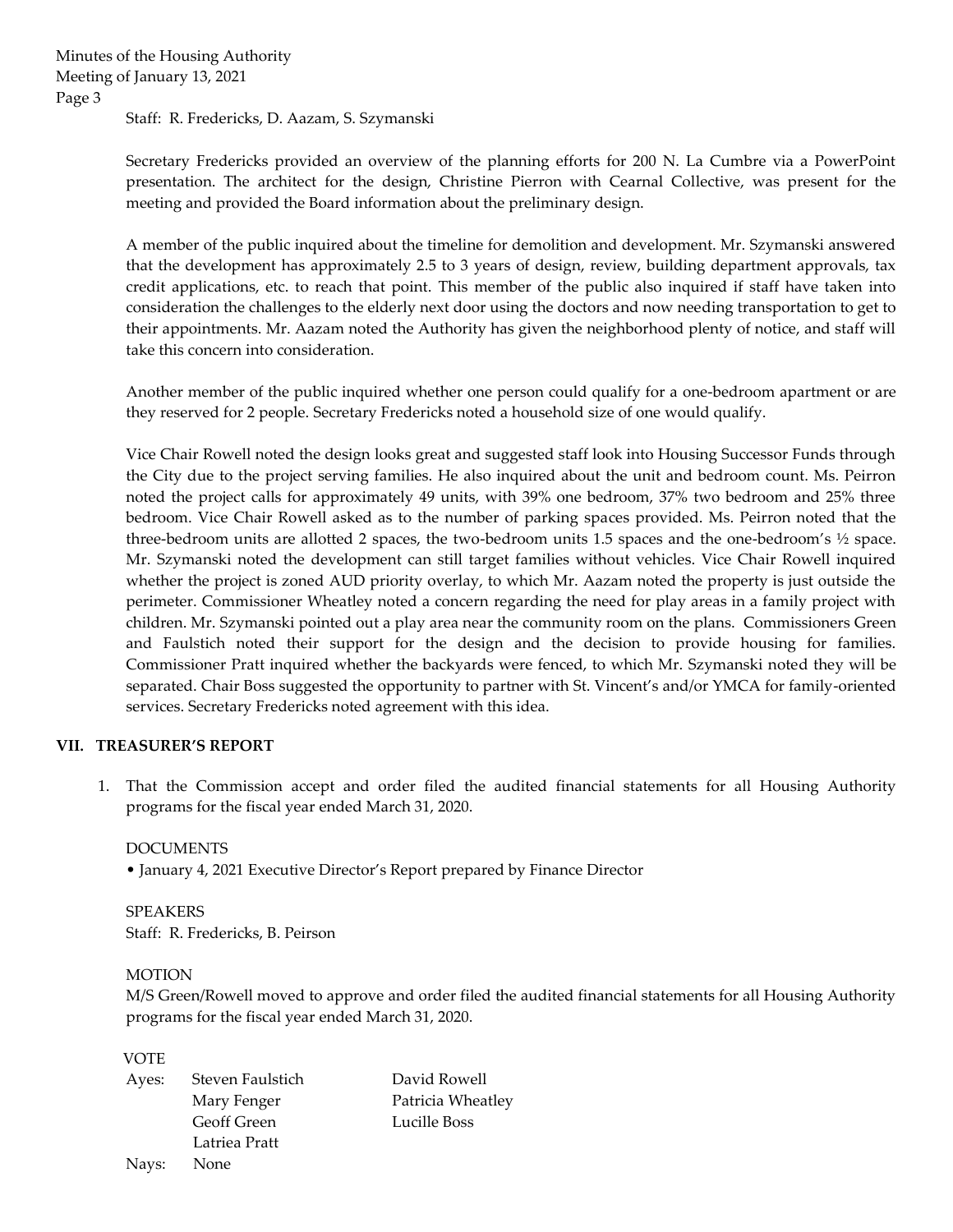Minutes of the Housing Authority Meeting of January 13, 2021 Page 4

Abstain: None Absent: None

### **VIII. COMMITTEE REPORT** – None

### **IX. UNFINISHED BUSINESS** – None

## **X. NEW BUSINESS**

1. Recommendation that the Housing Authority Board of Commissioners and the Santa Barbara Affordable Housing Group Board of Directors adopt resolutions authorizing certain Housing Authority staff members to conduct banking business on behalf of the Housing Authority and Santa Barbara Affordable Housing Group.

DOCUMENTS

• January 5, 2021 Executive Director's Report prepared by Finance Director

SPEAKERS Staff: R. Fredericks, B. Peirson

#### MOTION

M/S Green/Rowell moved to adopt Resolution No. 2749, of the Housing Authority of the City of Santa Barbara, authorizing certain Housing Authority staff members to conduct banking business on behalf of the Housing Authority.

> Patricia Wheatley Lucille Boss

#### VOTE

| Ayes:         | Steven Faulstich   | David Rowell  |
|---------------|--------------------|---------------|
|               | Mary Fenger        | Patricia Whea |
|               | <b>Geoff Green</b> | Lucille Boss  |
|               | Latriea Pratt      |               |
| Nays: None    |                    |               |
| Abstain: None |                    |               |
| Absent: None  |                    |               |
|               |                    |               |

#### MOTION

M/S Green/Rowell moved to adopt Resolution No. 25, of Santa Barbara Affordable Housing Group, authorizing certain Housing Authority staff members to conduct banking business on behalf of Santa Barbara Affordable Housing Group.

### VOTE

| Ayes:         | Steven Faulstich   | David Rowell      |
|---------------|--------------------|-------------------|
|               | Mary Fenger        | Patricia Wheatley |
|               | <b>Geoff Green</b> | Lucille Boss      |
|               | Latriea Pratt      |                   |
| Nays: None    |                    |                   |
| Abstain: None |                    |                   |
| Absent: None  |                    |                   |
|               |                    |                   |

### **XI. CLOSED SESSION** *– None*

#### **XII. COMMISSION MATTERS**